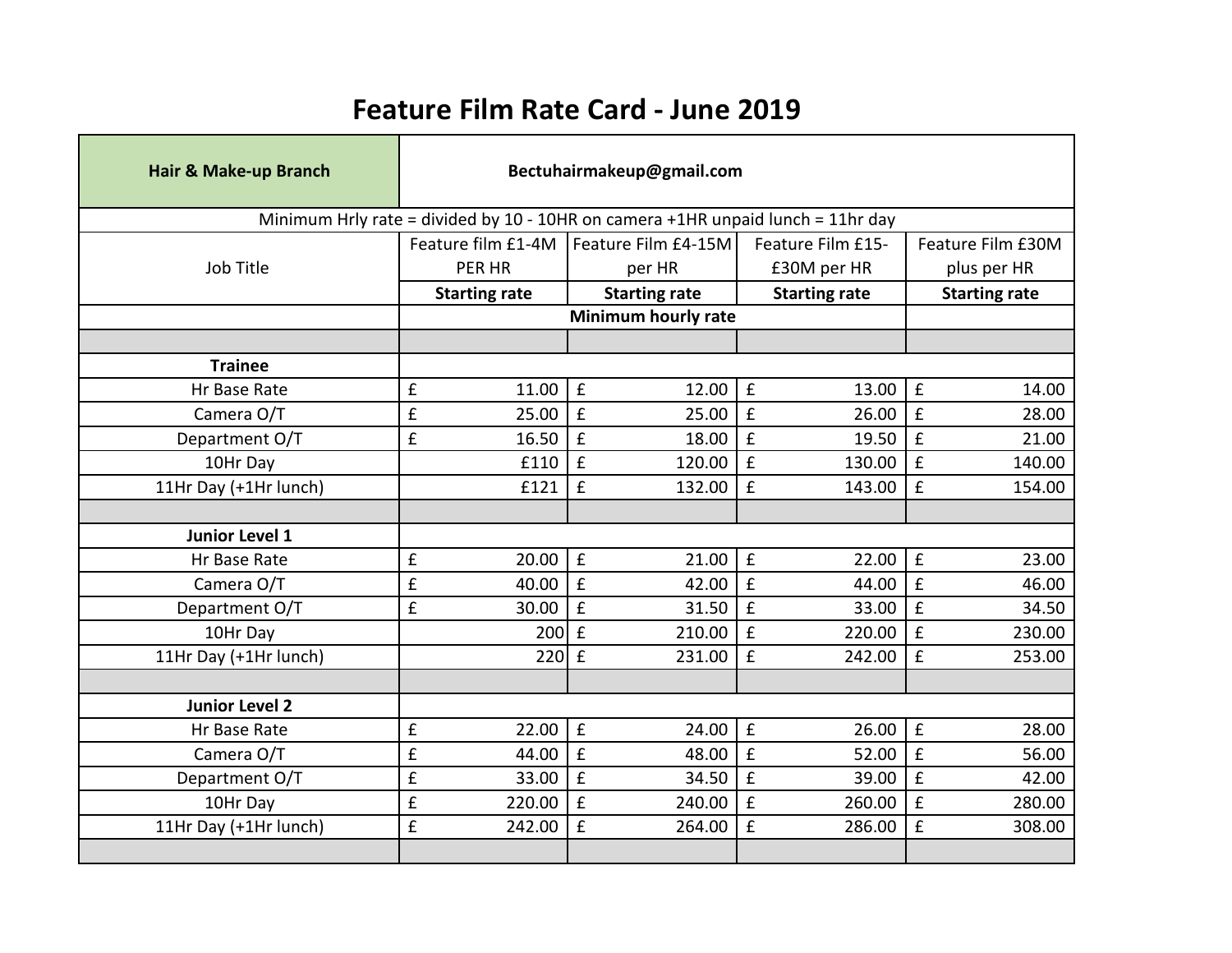| <b>Daily</b>              |                    |        |                    |        |                    |        |                    |        |
|---------------------------|--------------------|--------|--------------------|--------|--------------------|--------|--------------------|--------|
| Hr Base Rate              | $\pmb{\mathsf{f}}$ | 33.00  | $\pmb{\mathsf{f}}$ | 34.00  | £                  | 35.00  | $\pmb{\mathsf{f}}$ | 36.00  |
| Camera O/T                | $\pmb{\mathsf{f}}$ | 66.00  | £                  | 68.00  | $\pmb{\mathsf{f}}$ | 70.00  | $\pmb{\mathsf{f}}$ | 72.00  |
| Department O/T            | £                  | 49.50  | £                  | 51.00  | £                  | 52.50  | $\pmb{\mathsf{f}}$ | 54.00  |
| 10Hr Day                  | $\pmb{\mathsf{f}}$ | 330.00 | £                  | 340.00 | £                  | 350.00 | £                  | 360.00 |
| 11Hr Day (+1Hr lunch)     | £                  | 363.00 | £                  | 374.00 | £                  | 385.00 | £                  | 396.00 |
|                           |                    |        |                    |        |                    |        |                    |        |
| Hair & Make-up Artist     |                    |        |                    |        |                    |        |                    |        |
| Hr Base Rate              | £                  | 36.00  | £                  | 37.00  | £                  | 38.00  | $\pmb{\mathsf{f}}$ | 39.00  |
| Camera O/T                | $\pmb{\mathsf{f}}$ | 72.00  | $\pmb{\mathsf{f}}$ | 74.00  | $\mathbf f$        | 76.00  | $\pmb{\mathsf{f}}$ | 78.00  |
| Department O/T            | £                  | 54.00  | £                  | 55.50  | £                  | 57.00  | $\pmb{\mathsf{f}}$ | 58.50  |
| 10Hr Day                  | £                  | 360.00 | £                  | 370.00 | £                  | 380.00 | £                  | 390.00 |
| 11Hr Day (+1Hr lunch)     | £                  | 396.00 | £                  | 407.00 | £                  | 418.00 | $\pmb{\mathsf{f}}$ | 429.00 |
|                           |                    |        |                    |        |                    |        |                    |        |
| Key Hair & Make-up Artist |                    |        |                    |        |                    |        |                    |        |
| Hr Base Rate              | $\pmb{\mathsf{f}}$ | 38.00  | $\pmb{\mathsf{f}}$ | 39.00  | £                  | 40.00  | $\pmb{\mathsf{f}}$ | 41.00  |
| Camera O/T                | £                  | 76.00  | £                  | 78.00  | £                  | 80.00  | £                  | 81.82  |
| Department O/T            | £                  | 57.00  | £                  | 58.50  | £                  | 60.00  | $\mathbf f$        | 61.50  |
| 10Hr Day                  | $\pmb{\mathsf{f}}$ | 380.00 | £                  | 390.00 | £                  | 400.00 | $\pmb{\mathsf{f}}$ | 410.00 |
| 11Hr Day (+1Hr lunch)     | $\pmb{\mathsf{f}}$ | 418.00 | £                  | 429.00 | £                  | 440.00 | $\pmb{\mathsf{f}}$ | 451.00 |
|                           |                    |        |                    |        |                    |        |                    |        |
| <b>Supervisor - Crowd</b> |                    |        |                    |        |                    |        |                    |        |
| Hr Base Rate              | $\pmb{\mathsf{f}}$ | 40.00  | $\pmb{\mathsf{f}}$ | 41.00  | $\pmb{\mathsf{f}}$ | 42.00  | $\pmb{\mathsf{f}}$ | 43.00  |
| Camera O/T                | £                  | 80.00  | $\mathbf f$        | 81.82  | £                  | 81.82  | $\pmb{\mathsf{f}}$ | 81.82  |
| Department O/T            | $\pmb{\mathsf{f}}$ | 60.00  | £                  | 61.50  | £                  | 63.00  | £                  | 64.50  |
| 10Hr Day                  | $\pmb{\mathsf{f}}$ | 400.00 | £                  | 410.00 | $\pmb{\mathsf{f}}$ | 420.00 | £                  | 430.00 |
| 11Hr Day (+1Hr lunch)     | $\pmb{\mathsf{f}}$ | 440.00 | £                  | 451.00 | $\hat{\mathbf{f}}$ | 462.00 | £                  | 473.00 |
|                           |                    |        |                    |        |                    |        |                    |        |
| <b>Key Supervisor</b>     |                    |        |                    |        |                    |        |                    |        |
| Hr Base Rate              | £                  | 42.00  | £                  | 43.00  | $\mathbf f$        | 44.00  | $\hat{\mathbf{f}}$ | 45.00  |
| Camera O/T                | $\pmb{\mathsf{f}}$ | 81.82  | £                  | 81.82  | £                  | 81.82  | $\pmb{\mathsf{f}}$ | 81.82  |
| Department O/T            | £                  | 63.00  | £                  | 64.50  | £                  | 66.00  | $\pmb{\mathsf{f}}$ | 67.50  |